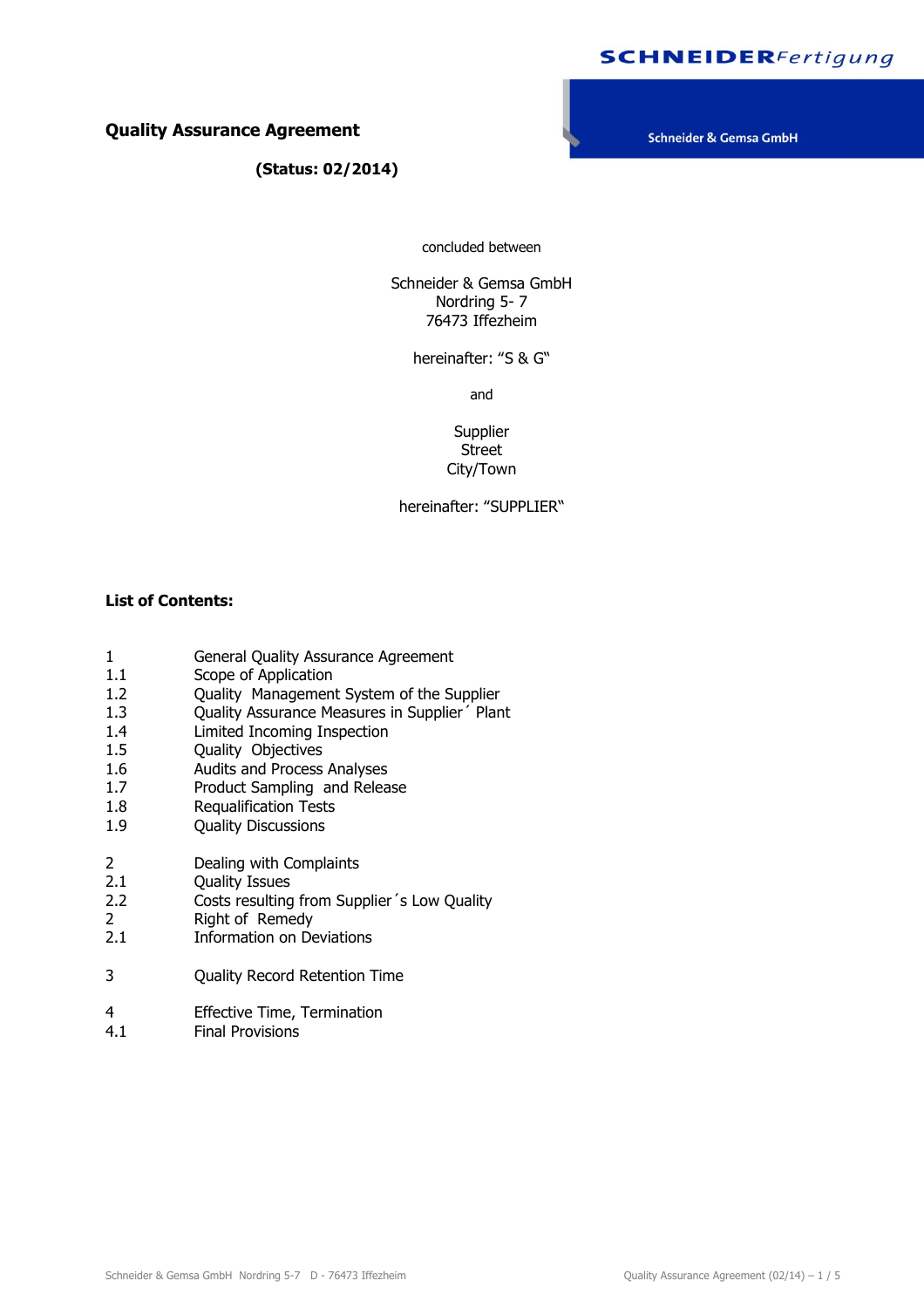# **SCHNEIDER**Fertigung

## **Quality Assurance Agreement**

**Schneider & Gemsa GmbH** 

## **(Status: 02/2014)**

#### **1 General Quality Assurance Agreement**

The objective of the Quality Assurance Agreement (QAA) concluded with the SUPPLIER is assurance of uniform quality of all supplies for S & G plants.

#### **1.1 Scope of Application**

This Agreement applies to Schneider & Gemsa GmbH, 76473 Iffezheim and its subsidiary

Schneider & Gemsa Cz s.r.o. 40003 Ústí nad Labem, Děčínská 1611/45

#### **1.2 Quality Management System of the Supplier**

The SUPPLIER has implemented its QM system in accordance with EN ISO 9001. The SUPPLIER undertakes to continue developing the QM system in future to obtain certification to ISO/TS 16949. Environmental protection has a high priority in our company. We also require our suppliers to comply with relevant laws and regulations. The suppliers having certification to EN ISO 14001 are prioritized in awarding contracts. In order to document its QM system, any SUPPLIER shall submit copies of valid certificates to S & G without being asked to do so. The certificates mentioned above shall be confirmed by recognized certification bodies and cover all SUPPLIER 's products (from all supplier plants) delivered to S & G. Any certificate validity date expiration shall be reported to S & G without undue delay. The QM system shall also comply with more specific customer requirements, if any.

#### **1.3 Quality Assurance Measures in Supplier´ Plant**

The SUPPLIER shall assure quality by appropriate preventive measures in product and process design and necessary testing and inspections activities in individual process steps. The time of retention of quality and inspection records shall be as defined in relevant S & G specifications. The retention time as indicated in relevant laws as well as VDA specifications shall be preferred if relevant S & G specifications are less stringent.

#### **1.4 Limited Incoming Inspection**

The products shall be packed and dispatched by S & G in accordance with the agreement concluded with purchasing department. Considering quality assurance measures implemented by the SUPPLIER, S & G will only conduct a simple incoming inspection (checking quantity, type and/or product identification, visual inspection to discover visible defects occurring in transport).

### **1.5 Quality Objectives**

The SUPPLIER shall observe zero failure strategy. Failure tolerance limits, if agreed, do not release the SUPPLIER from its zero-failure commitment.

#### **1.6 Audits and Process Analyses**

S & G recognizes the SUPPLIER as a competent partner, having its own and efficient quality management system, corresponding to the state of the art. Hence, the SUPPLIER is capable to analyze problems, implement quality assurance measures and carry out audits by itself.

Product and/or production facility audits and problem analyses conducted by S & G can be limited to the following events:

Occurrence of serious failures in S & G´s and its customers´series production, caused by a product or process of the SUPPLIER.

The SUPPLIER cannot provide evidence of failure cause identification and implementation of efficient failure elimination measures in defined period of time, mutually agreed improvement programmes have not been implemented as agreed.

In any case, the audits are conducted after prior notice. In urgent cases, the SUPPLIER shall also accept (or allow) the audits are made soon after notice.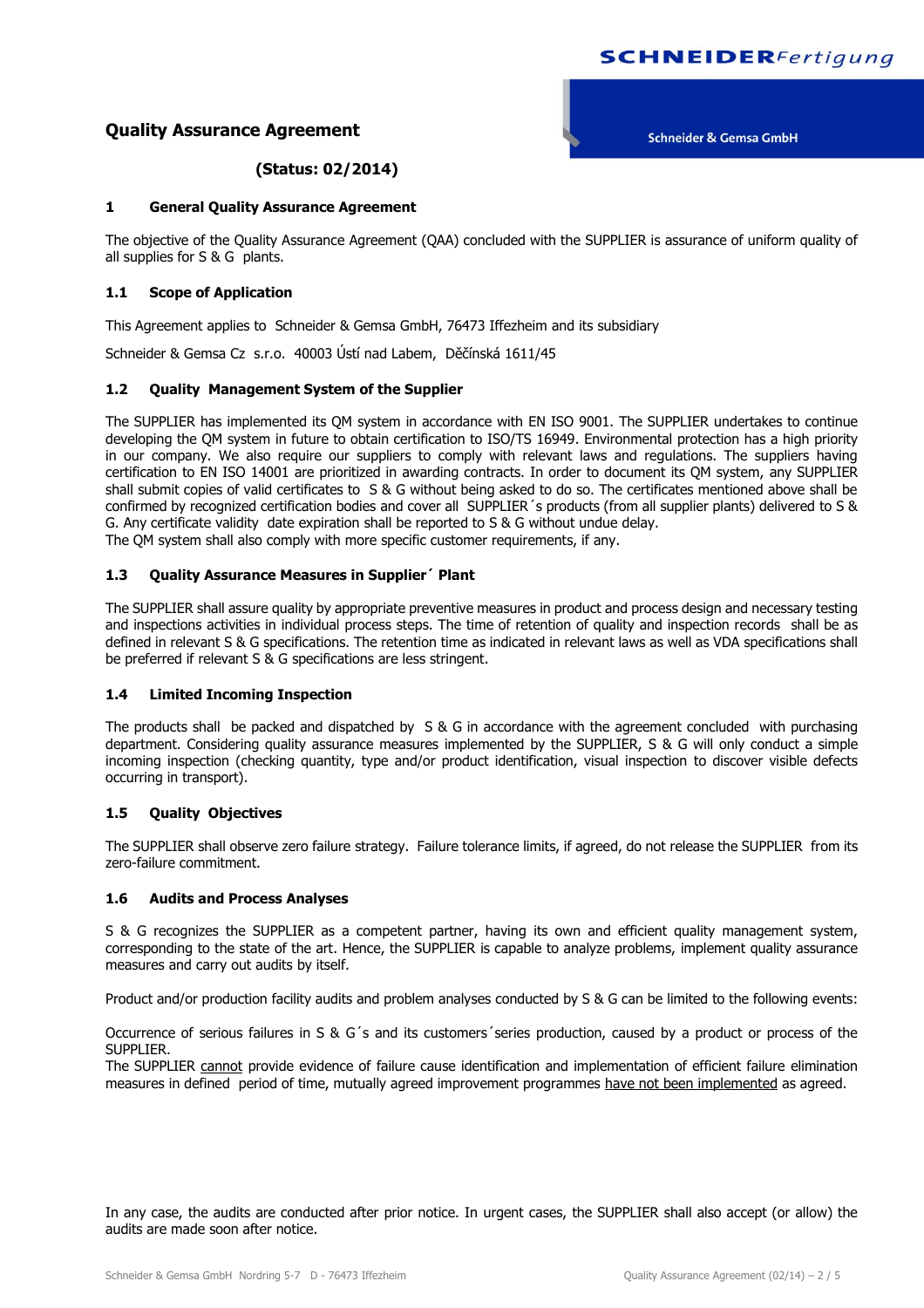## **Quality Assurance Agreement**

#### **Schneider & Gemsa GmbH**

#### **(Status: 02/2014) 1.7 Product Sampling and Release**

The sampling for S & G shall be made in accordance with VDA Part 2. Deviation therefrom (e.g. PPAP in accordance with QS9000) shall be agreed on case-by-case basis. In the event of sampling for S & G customers (e.g. for suppliers or products specified by the customers), obtained release shall be submitted to S & G quality assurance department. If the SUPPLIER comes to the conclusion that the agreements cannot be complied with, procurement or QM department of S & G must be informed immediately. In the event of deviations from the specifications, further steps shall be decided upon by S & G.

#### **1.8 Requalification Tests**

All products shall be subject to full-scope dimensional and functional test in accordance with production control plans (e.g. product quality management plan (PAP)), considering material and function parameters defined by S & G. The results shall be available for inspection by S & G upon request.

#### **1.9 Quality Discussions**

Quality discussions about preventive quality assurance, evaluation of exchanged quality data, failure occurrence, topical themes etc. shall be conducted upon request by any of the Parties.

#### **2. Dealing with Complaints**

#### **2.1 Quality Issues**

In the event of any quality issue, access to production batch and manufacturing data must be provided within one working day. If the problem has been caused by product quality, the Parties shall find the solution by one working day at the latest. Immediately after receiving the first information about a complaint, the Supplier shall enter into contact with S & G to discuss on substitute delivery or other measures to assure proper quality of supplies. The SUPPLIER shall guarantee availability of resources for failure investigation and analysis as soon as possible. The following standard complaint processing procedure has been agreed upon in S & G:

- Preliminary opinion must be obtained by S & G within 24 hours after the complaint.
- Contents of the primary answer: 8D Report incl. "Immediate Measures"
- Comprehensive 8D report must be obtained by S & G by 14 calendar days after issuing the claim at the latest.
- If the SUPPLIER cannot provide comprehensive 8D report within this time, detailed interim report must be provided.
- Detailed interim report shall also include the deadline for provision of the comprehensive 8 D report (or next interim report, as the case may be).
- The time span between two interim reports shall not exceed 14 calendar days.
- The 14-days term for provision of the comprehensive 8D report may only be extended in case of well-founded interim reports.
- Final failure analysis reports must be meaningful, conclusive and comprehensive.
- The format as defined for the 8D report shall be used in all reports.

If the SUPPLIER fails to restore adequate quality level within mutually agreed period of time, S & G can ask the SUPPLIER to seek external assistance, at SUPPLIER´s own expense.

The first 3 shipments of good products after a complaint shall be identified using orange labels with complaint number and specification of the deviation.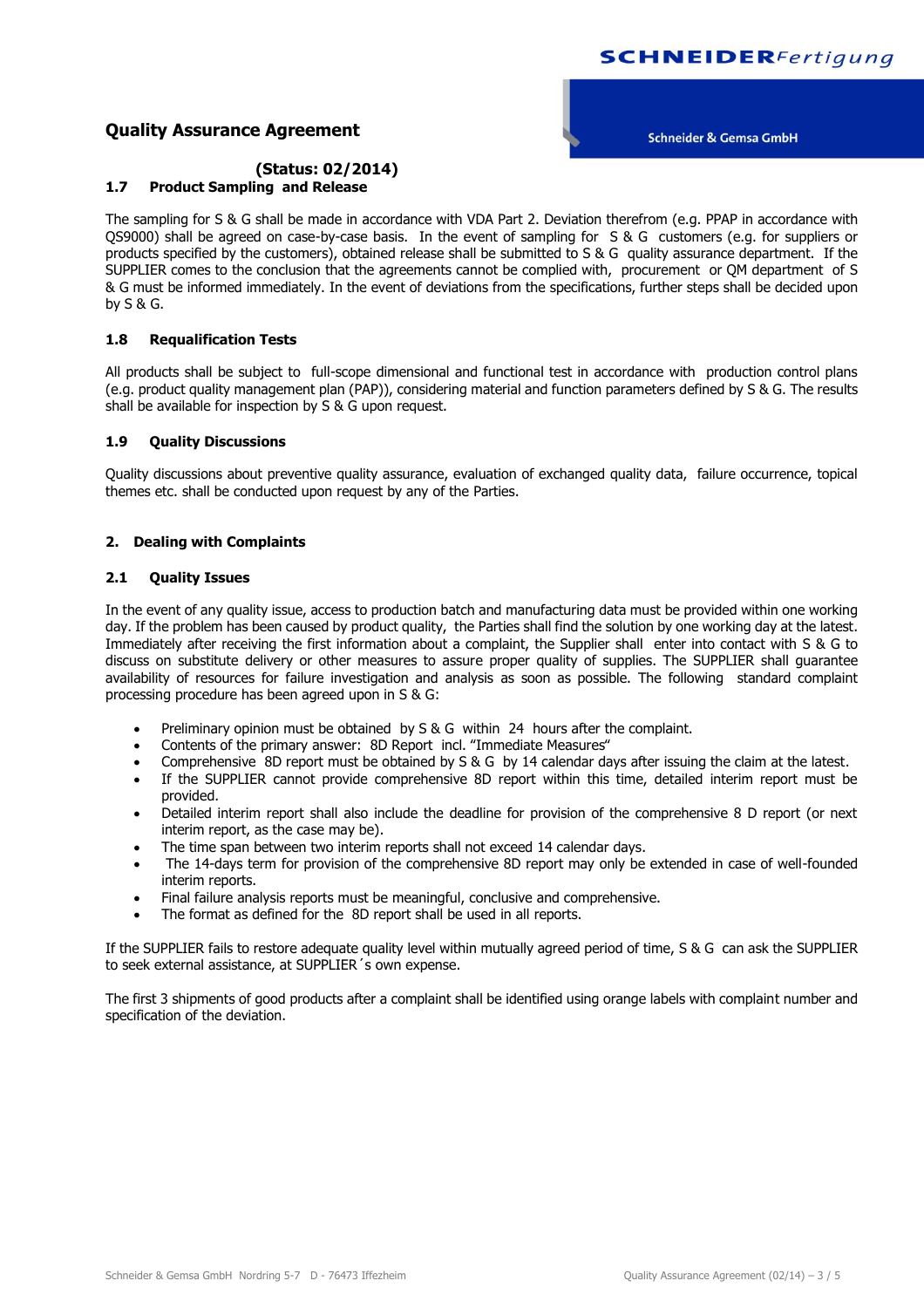## **Quality Assurance Agreement**

**Schneider & Gemsa GmbH** 

## **(Status: 02/2014) 2.2 Costs Resulting from Supplier´s Low Quality**

S & G will inform the SUPPLIER about the complaint by sending a complaint letter/test report.

Where appropriate, S & G reserves the right to charge a lump sum cost compensation amounting to 100.00€ to the Supplier, after prior notification. The costs incurred by S & G in connection with any justified defect shall be borne by the relevant SUPPLIER.

The amount of these costs shall be communicated by S & G as soon as they are identified/estimated.

These costs include, without limitation:

- value of rejected products
- costs of additional testing
- costs or reworking
- production shutdown time
- costs charged by the customers in connection with defective products
- extraordinary cost items, such as external testing, local examination and measures implemented by S & G in SUPPLIER´s and/or customer´s premises
- additional transport costs

### **2.3 Right of Remedy**

The SUPPLIER is entitled to provide remedy pursuant to German product liability legislation. If instant measures as required by S & G have not been implemented within specified time, S & G will take steps required for assurance of adequate quantity of supplies for own plant as well as for its customers.

These steps shall be discussed with the Supplier prior to implementation and the costs associated with these steps shall be borne by the Supplier, without prejudice to Supplier´s obligation to do its best to minimize consequential costs.

### **2.4 Information on Deviations**

If the SUPPLIER realises that the agreements, such as quality features, deadlines or delivery quantities cannot be met, it shall inform S & G about it without undue delay. This also applies to communication of deviations in supplies, found after dispatch. In the event of deviation, the SUPPLIER shall provide all data necessary for solving the problem. Particularly, the SUPPLIER shall be obliged to provide information on the following actions:

- change of product or production process
- change of subcontractor
- change of testing procedure/ equipment
- production site relocation
- manufacturing facility relocation within the production plant

The first 3 shipments after series production start or change (as listed above) shall be identified using orange labels stating the reason.

| <b>Q-report</b>                                                        | <b>Minimum retention time</b>       |
|------------------------------------------------------------------------|-------------------------------------|
| <b>FMEA</b>                                                            | Duration of production $+15$ years  |
| Audit reports (internal and external), Process acceptance<br>protocols | 10 years                            |
| Results of machine, process and test instrument capability             | Duration of production $+15$ years, |
| tests                                                                  | D parts 10 years                    |
| <b>Testing Instrument History</b>                                      | 10 years                            |
| Control and fault collection cards (originals)                         | 3 years                             |

## **3 Quality Record Retention Time**